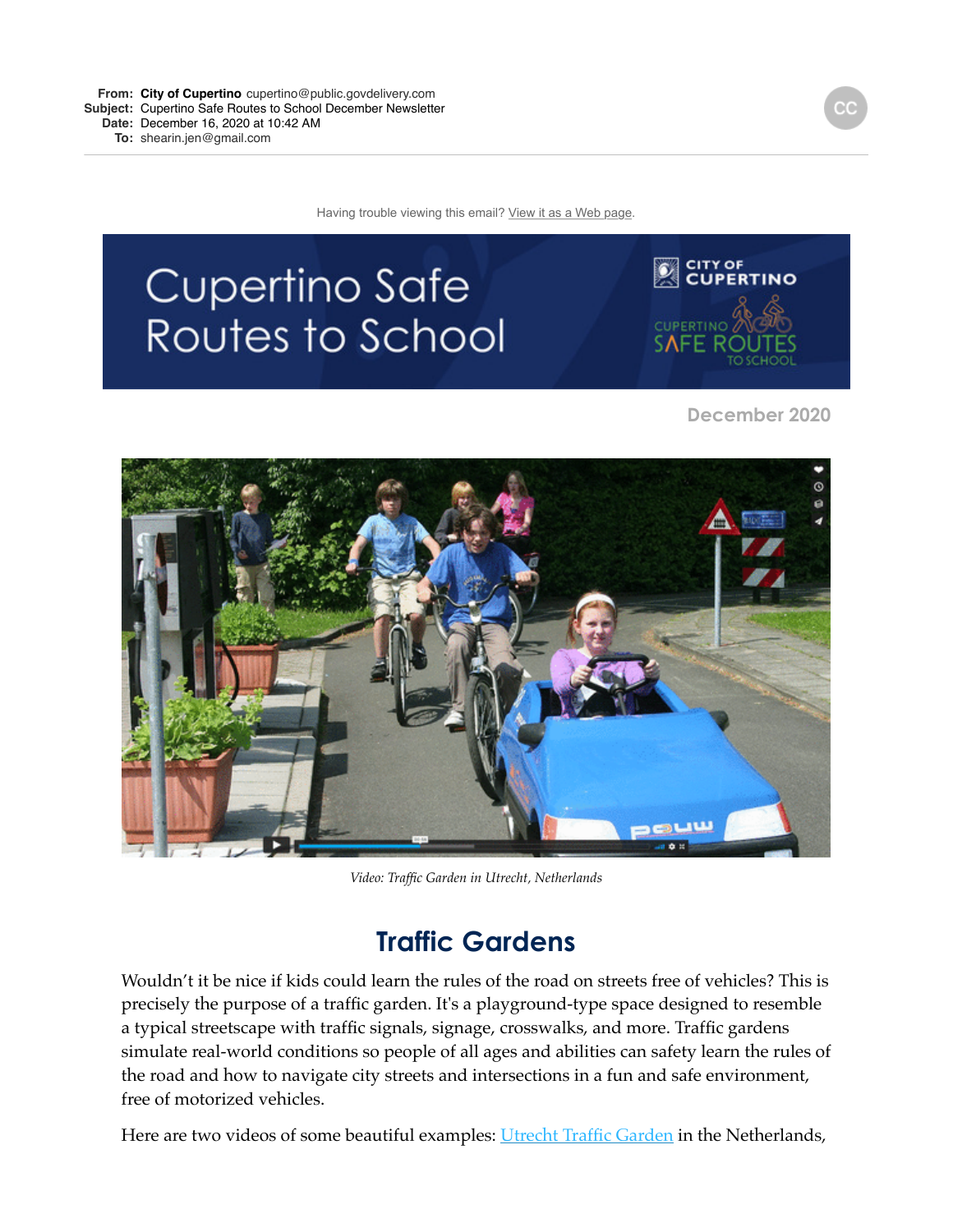and [Brookhaven Safety Town](https://lnks.gd/l/eyJhbGciOiJIUzI1NiJ9.eyJidWxsZXRpbl9saW5rX2lkIjoxMDQsInVyaSI6ImJwMjpjbGljayIsImJ1bGxldGluX2lkIjoiMjAyMDEyMTYuMzIxMjI2MDEiLCJ1cmwiOiJodHRwczovL3d3dy55b3V0dWJlLmNvbS93YXRjaD9mZWF0dXJlPWVtYl9sb2dvJnV0bV9tZWRpdW09ZW1haWwmdXRtX3NvdXJjZT1nb3ZkZWxpdmVyeSZ2PXlOcDNVZXdpVGNnIn0.5964Rysji7msl_57BZkYcNMUuVOLEmJuc0eFcWwdtjA/s/1253704401/br/91992471265-l) in Long Island. If you would like to see a Traffic Garden built [here](https://lnks.gd/l/eyJhbGciOiJIUzI1NiJ9.eyJidWxsZXRpbl9saW5rX2lkIjoxMDUsInVyaSI6ImJwMjpjbGljayIsImJ1bGxldGluX2lkIjoiMjAyMDEyMTYuMzIxMjI2MDEiLCJ1cmwiOiJodHRwczovL2RvY3MuZ29vZ2xlLmNvbS9mb3Jtcy9kL2UvMUZBSXBRTFNmNTdYRW9IYzIwMm9YMzA3WWRnWGlXTmJ5ZVZSRUQ0ZExqclNQd3pZYy1YaUUxNFEvdmlld2Zvcm0_dXNwPXNmX2xpbmsmdXRtX21lZGl1bT1lbWFpbCZ1dG1fc291cmNlPWdvdmRlbGl2ZXJ5In0.rTPtCX0OfNc3jJGTMjKKXEZ2bBTgJvy9t_XR6hpiIK4/s/1253704401/br/91992471265-l) in the Silicon Valley, click here to let us know!

Cupertino Safe Routes to School Coordinator Cherie Walkowiak will be presenting the idea of a traffic garden to Cupertino's Bicycle Pedestrian Commission on Wednesday, December 16. For meeting details, see the Important Upcoming Dates section at the bottom of this Newsletter.

# **Virtual Bicycle Education Classes**

The Bay Area BikeMobile is hosting a virtual presentation series about Bicycle Tips & Tricks. Lessons are free, interactive, 30 minutes, and for ages 10  $\&$  up. Visit the Bay Area BikeMobile Website calendar page to see the ongoing schedule. Below are the various lessons that the BikeMobile will be offering.

#### **Lesson Topics**

- 1. Bike Types & Fit Learn about different types of bikes, how to pick the best bike for your needs, and how to adjust the frame to fit your body. *Beginner lesson – Bike ownership not required.*
- 2. Lock up your Bike Learn how to defeat bike thieves by avoiding 3 common mistakes that can result in a stolen bike. Also learn about various types of bike locks and their strengths and weaknesses. *Intermediate lesson – Bike ownership is recommended, but not required.*
- 3. ABC Quick Check & Equipment Learn the 5 minute Pre Ride Safety Check to help prevent problems before you leave home. Also learn about basic equipment to bring on a ride.

*Intermediate lesson – Bike ownership is recommended, but not required.*

4. Flat Tire Repair - Learn how to change a flat tire while on the road or at home *Advanced lesson – Bike ownership and basic knowledge of maintenance is recommended.*

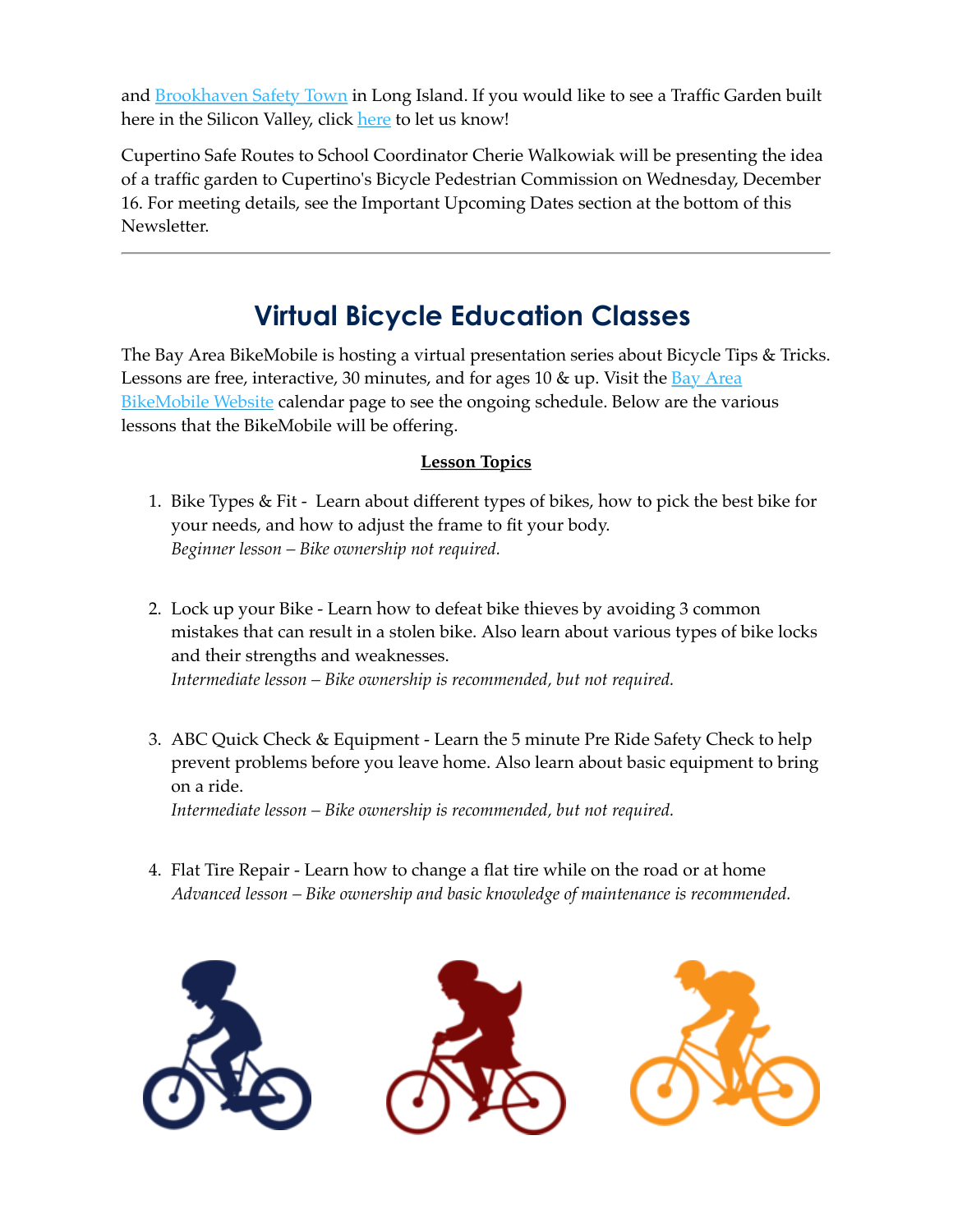### **Be Visible, Be Safe**

Now that it's darker earlier, make sure to make yourself visible while walking or biking. Wear bright and reflective clothing to ensure that vehicles see you at night.



# **Bike Light Laws**

When biking in the dark, you are required by law to use a white front light and a red rear reflector. We also recommend attaching a red tail light to your bike. Extra lights such as the ones in the image below make you even more visible. Stay safe and visible this winter!



# **Stay Safe by Social Distancing**

The Regional Stay At Home Order prohibits households from gathering, even when exercising outdoors. Only bike, walk or hike with people in your household. Be alert and maintain a physical distance of more than six feet from anyone outside your household. When biking, maintain six feet when coming to a complete stop. If six feet is not possible to maintain, mask up.

### **Don't forget to bring your face covering with you!**



# **SR2S in Science Classes at Kennedy Middle School!**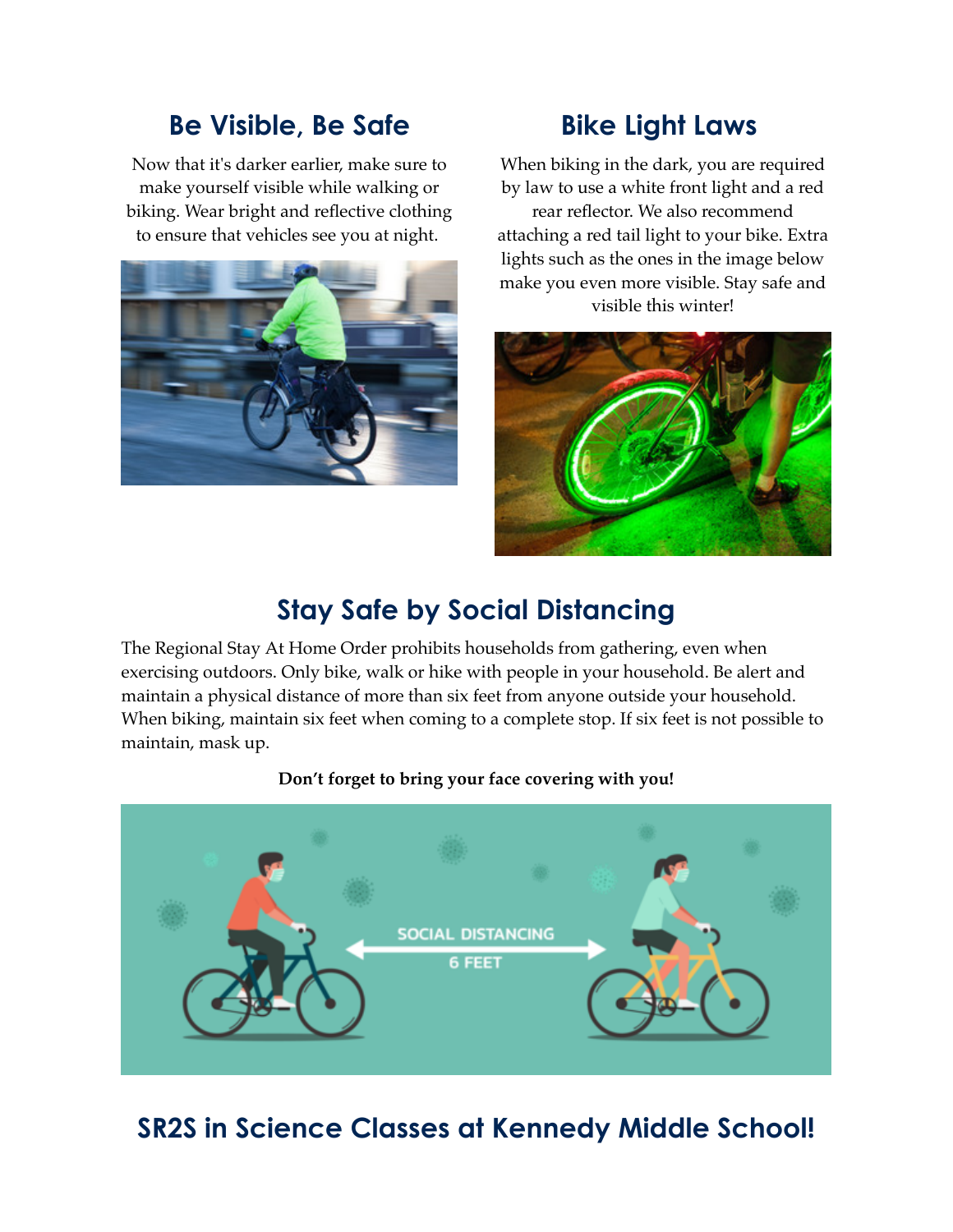Every summer, San Mateo County Office of Education hosts an Environmental Learning Collaborative (SMELC) where they train teachers how to integrate sustainability topics into their curriculum. This past summer, a transportation component was added to the training, with an emphasis on transportation impacts on the environment and Safe Routes to School as part of the solution. Cupertino Safe Routes to School Coordinator Cherie Walkowiak attended the training as an observer along with Safe Routes to School colleagues from San Jose, the County Public Health Department and the Silicon Valley Bicycle Coalition, with the intent of creating a similar transportation-related teacher training program with the Santa Clara County Office of Education.

As it turns out, Kennedy Middle School science teacher Susan Hansen also attended SMELC this past summer, where she and Cherie met and a collaboration was born. Ms. Hansen incorporated the SMELC transportation component into her 8th grade science classes this fall as part of her yearly Climate Unit. Ms. Hansen taught students about the environmental impact of vehicle emissions and how they can make a positive impact on the planet by making climate-friendly transportation choices such as walking, biking transit and ridesharing. As part of the unit, she invited Cherie to give her students two lessons. The first was an **overview of the Cupertino SR2S** program, where Cherie explained all the ways the program makes it safer for students to walk and bike to school. Her second lesson was a **[Bicycling Life Skills lesson](https://lnks.gd/l/eyJhbGciOiJIUzI1NiJ9.eyJidWxsZXRpbl9saW5rX2lkIjoxMDgsInVyaSI6ImJwMjpjbGljayIsImJ1bGxldGluX2lkIjoiMjAyMDEyMTYuMzIxMjI2MDEiLCJ1cmwiOiJodHRwczovL2RyaXZlLmdvb2dsZS5jb20vZmlsZS9kLzFDTVNSMjJVYl9xWmR5WkFmTWRqc0FKQk44WF9xcWRVVS92aWV3P3VzcD1zaGFyaW5nJnV0bV9tZWRpdW09ZW1haWwmdXRtX3NvdXJjZT1nb3ZkZWxpdmVyeSJ9.najV3JuF2jqITN-jp8V6nxbHidegp_QmzQ8Zc-WoVAo/s/1253704401/br/91992471265-l)** to teach students the rules of the road and how to be safe while biking to school.

Cherie reinforced the importance of sustainable transportation and how students can make a difference by commuting to school by any means other than the single family vehicle. Students learned about the City's [suggested routes to school maps](https://lnks.gd/l/eyJhbGciOiJIUzI1NiJ9.eyJidWxsZXRpbl9saW5rX2lkIjoxMDksInVyaSI6ImJwMjpjbGljayIsImJ1bGxldGluX2lkIjoiMjAyMDEyMTYuMzIxMjI2MDEiLCJ1cmwiOiJodHRwczovL3d3dy5jdXBlcnRpbm8ub3JnL291ci1jaXR5L2RlcGFydG1lbnRzL3B1YmxpYy13b3Jrcy90cmFuc3BvcnRhdGlvbi1tb2JpbGl0eS9zYWZlLXJvdXRlcy0yLXNjaG9vbC9zdWdnZXN0ZWQtcm91dGVzLXRvLXNjaG9vbC1tYXBzP3V0bV9tZWRpdW09ZW1haWwmdXRtX3NvdXJjZT1nb3ZkZWxpdmVyeSJ9.Rd3HgHSncXo0cZmHuUGt1U38zJns2caMPjHRv7XNXYE/s/1253704401/br/91992471265-l), which highlight suggested walking and biking routes. As homework, the students used the maps to plot their own walking or biking route to both Kennedy and Monta Vista, where they will attend high school next year. Cherie concluded her lessons by reminding students that the best way to limit our environmental impact is to change our behavior so that we make decisions with the health of our planet in mind.

At the end of the climate unit, Ms. Hansen assigned her students a climate-related project. Lilja Kiiski created the amazing video below as her end-of-unit project. It gives a great explanation of transportation conservation, how our choices affect the environment, and what the best transportation options are to slow global warming. Take a look by clicking on the video below!

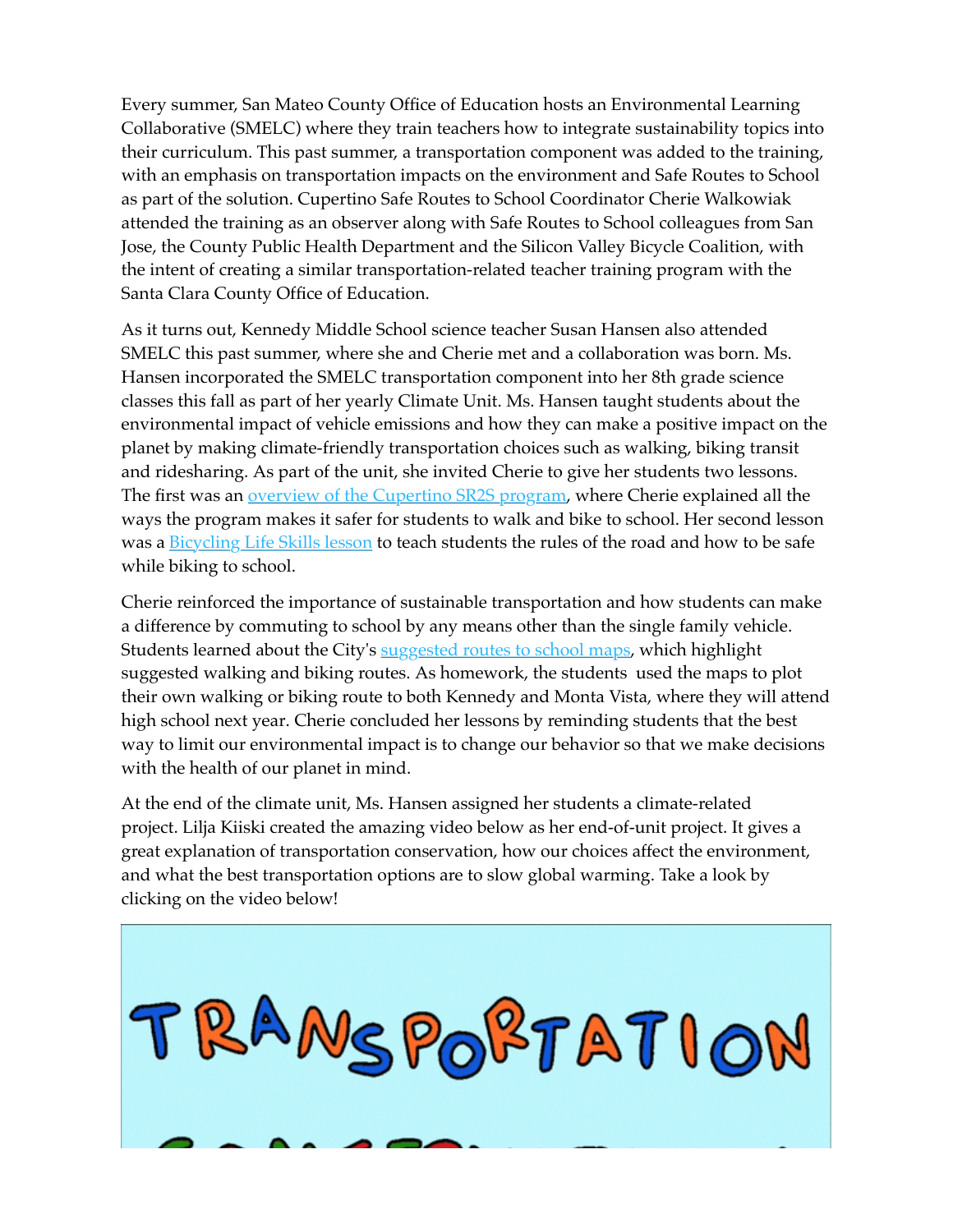

*Video by Kennedy eight grader Lilja Kiiski: Transportation Conservation*

# **Citywide Infrastructure Updates**

#### **Regnart Creek Trail**

On December 11 and December 15 respectively, the City advertised the Regnart Creek Trail project and the Regnart Creek Trail Privacy Fencing project for bid for construction. Together, these two projects will construct a multi-use trail along Regnart Creek and fencing along the trail to provide privacy to residents whose property abuts the project. Bids for both projects will be opened on January 5. If proposals are received within budget limits, staff will award the construction contract to the responsive and most competitive contractors. Work is anticipated to begin in early 2021.



*RRFB (Rectangular Rapid Flashing Beacon)*

#### **McClellan Road Class IV, Phase 2**

The City has nearly competed Phase 2 of the McClellan Road Class IV Bike Lane Project, where separated bike lanes are



#### **School Walk Audits**

The City's Transportation Division has submitted 98% of Tier 1 work orders, and City crews are in the process of completing that work. Tier 1 work orders include improvements such as crosswalks, signs, striping and vegetation trimming. City engineers are in the process of coordinating Tier 2 items. These are items that can be done in-house, but require more coordination or are more expensive than Tier 1 items, such as installing rectangular rapid flashing beacons (see image to the left), which a pedestrian can illuminate when they want to cross the street. We expect construction on Tier 2 items to begin within the month. Tier 3 coordination will begin once Tier 2 coordination is complete. Tier 3 items are projects that require traffic studies, designs to be drawn up, concrete work, and/or an outside contractor to construct them, such as crossing guard warrant studies, trails, and curb ramps. We expect to complete all Walk Audit work by the end of 2022,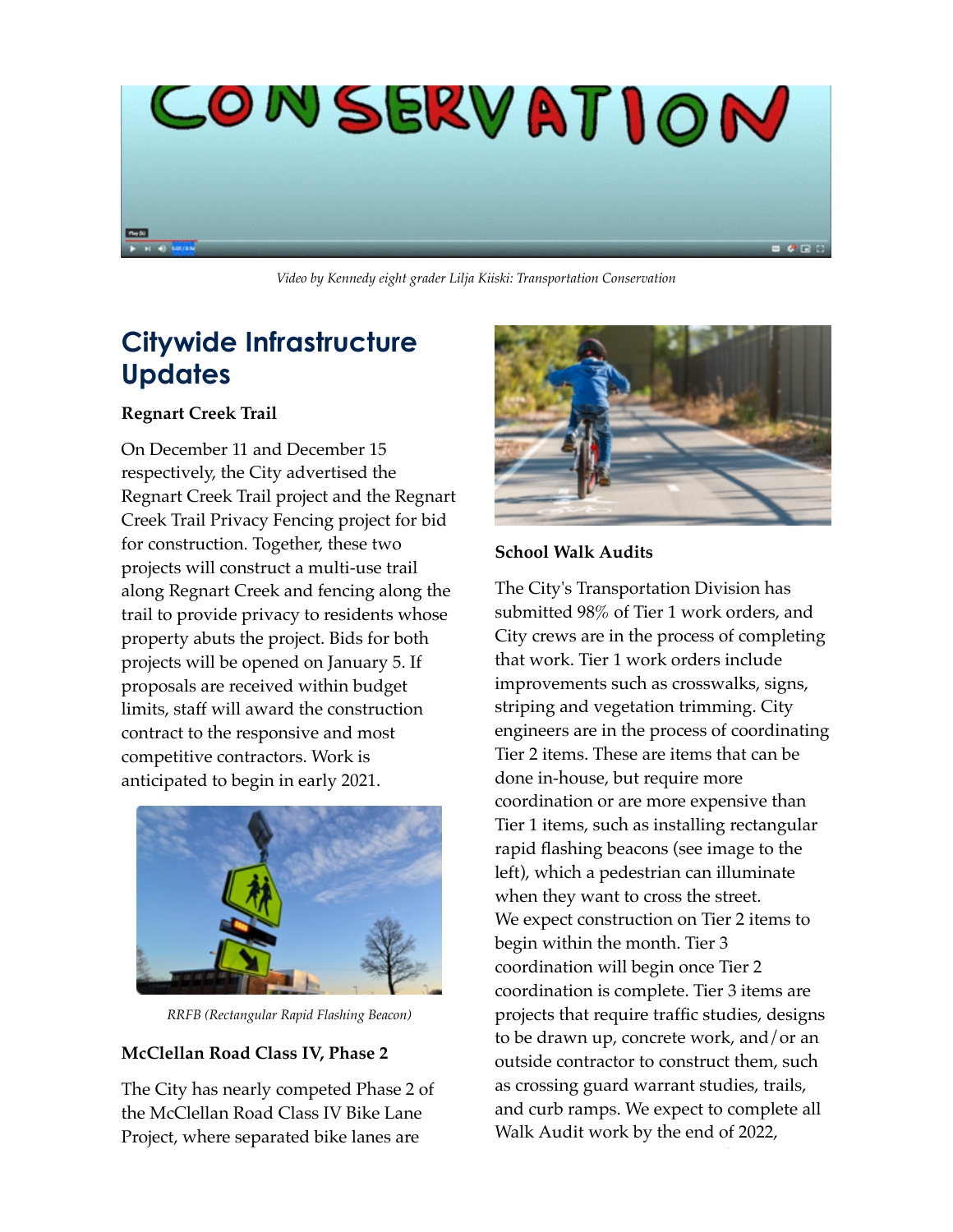being constructed along McClellan Road between Stelling Road and De Anza Blvd, and along Pacifica Drive between De Anza Blvd and Torre Ave. The last step is to do touch-up striping. We expect the project to wrap up by the end of the calendar year.

#### **Wayfinding Signs**

City crews have installed bicycle wayfinding signs like the one pictured to the right along Foothill Boulevard. They will continue to install signs as resources permit, one bikeway at a time. This work will likely continue for 6 to 9 months.

#### **Stevens Creek Boulevard Class IV, Phase 1**

The City is well into Phase 1 of the Stevens Creek Boulevard Class IV Bike Lane project, where we're installing separated bike lanes along Stevens Creek Boulevard between Wolfe Road and Tantau Avenue. The "pork chop islands" that used to allow drivers to make sweeping, speedy right turns at Finch and Wolfe have been converted to allow cyclists to make a "free right" turn without the need to stop at the red light, protected from left-turning vehicles. The turning radius for vehicles has been tightened, requiring drivers to slow down to make a right turn, increasing pedestrian and cyclists safety. We expect construction to be completed by the end of February 2021.

#### **Bollinger Road Corridor Safety Study**

The City has selected a consultant for the Bollinger Road Corridor Safety Study. This study will evaluate and make recommendations for improvements to vehicle, bicycle, and pedestrian operations and safety along Bollinger Road between De Anza Boulevard and Lawrence Expressway. The study will involve community outreach and be done in

assuming COVID restrictions have lifted enough to allow for traffic studies required for some of the projects.



*Wayfinding Sign*

#### **Mary Avenue Buffered Bike Lanes**

City engineers have completed the striping design for buffered bike lanes along Mary Avenue between the Don Burnett bridge and Stevens Creek Boulevard. The City will stripe the bike lanes in summer 2021, following pavement rehabilitation work along Mary Avenue.

#### **Stevens Creek Boulevard at Bandley Traffic Signal Modification**

Public Works is finalizing the bid package for a modification to the traffic signal at the Stevens Creek Boulevard/Bandley Avenue intersection. This modification will allow the signal to operate in a split-phase manner, which provides separate protected signal phases for the northbound and southbound movements. This operation has the safety advantage of separating pedestrian crossings from opposing vehicle left turns. The City plans to to bid the project for construction in early 2021.

#### **Wolfe Road/Interstate 280 Interchange**

City staff, VTA, and Caltrans are continuing to make progress on the design of a replacement interchange on Wolfe Road at Interstate 280.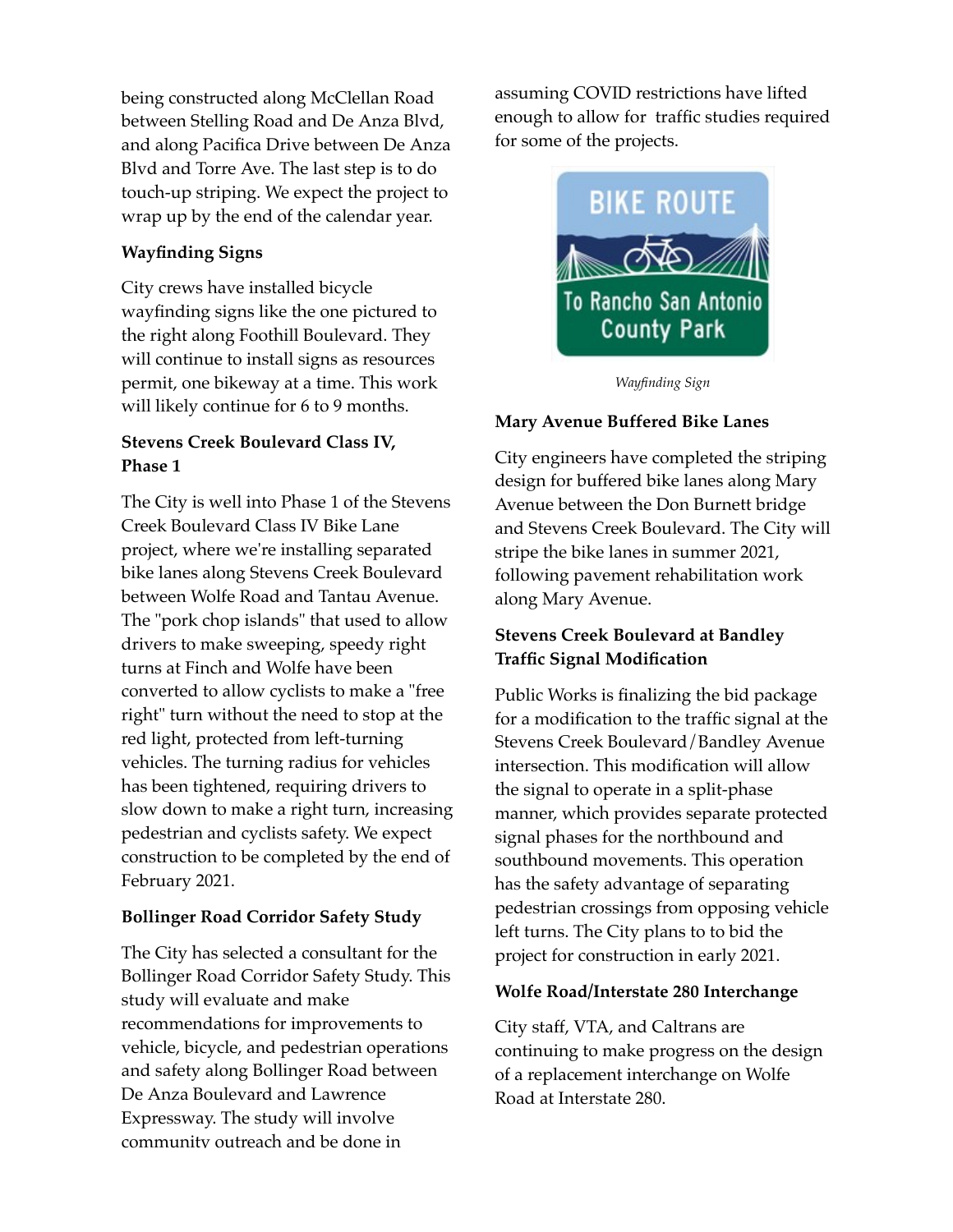community outreach and be done in the partnership with the City of San Jose. We expect the study to be completed by summer 2021

# **Working Group Meetings Hosted on Zoom**

Our Safe Routes to School (SR2S) Working Group meetings are held via Zoom on the second Wednesday of most months. Members of the public who are not designated SR2S partners must register in advance to join each meeting. Visit the link below to register and view the complete list of this school year's working group meeting dates. Thank you, and we hope to see you at our next meeting!

**[Working Group Meetings](https://lnks.gd/l/eyJhbGciOiJIUzI1NiJ9.eyJidWxsZXRpbl9saW5rX2lkIjoxMTEsInVyaSI6ImJwMjpjbGljayIsImJ1bGxldGluX2lkIjoiMjAyMDEyMTYuMzIxMjI2MDEiLCJ1cmwiOiJodHRwczovL3d3dy5jdXBlcnRpbm8ub3JnL291ci1jaXR5L2RlcGFydG1lbnRzL3B1YmxpYy13b3Jrcy90cmFuc3BvcnRhdGlvbi1tb2JpbGl0eS9zYWZlLXJvdXRlcy0yLXNjaG9vbC93b3JraW5nLWdyb3VwP3V0bV9tZWRpdW09ZW1haWwmdXRtX3NvdXJjZT1nb3ZkZWxpdmVyeSJ9.AtyTGYCzeYf7AYpcFgy9cxibcrNxD5x3EHkj4S-SesM/s/1253704401/br/91992471265-l)**



# **Important Upcoming Dates**

Agendas will be posted 72 hours before each meeting at the links below. Zoom registration details can be found in the meeting's agenda.

- Wednesday, December 16, 7 p.m. **[Bicycle Pedestrian Commission Meeting](https://lnks.gd/l/eyJhbGciOiJIUzI1NiJ9.eyJidWxsZXRpbl9saW5rX2lkIjoxMTIsInVyaSI6ImJwMjpjbGljayIsImJ1bGxldGluX2lkIjoiMjAyMDEyMTYuMzIxMjI2MDEiLCJ1cmwiOiJodHRwczovL2N1cGVydGluby5sZWdpc3Rhci5jb20vRGVwYXJ0bWVudERldGFpbC5hc3B4P0dVSUQ9REE0RUZEQkItMzU5Ri00NTM2LUI2QUUtRTNCRUQ0NDExMEIyJklEPTIyNzk0JlNlYXJjaD0mdXRtX21lZGl1bT1lbWFpbCZ1dG1fc291cmNlPWdvdmRlbGl2ZXJ5In0.lm7ZK-LYWvWZHPKnO9Uj6_uUeYB1jE-UA9F3niYUcpQ/s/1253704401/br/91992471265-l)** Topic: Traffic Gardens
- Wednesday, January 13, 4:00 p.m. **[SR2S Working Group Meeting](https://lnks.gd/l/eyJhbGciOiJIUzI1NiJ9.eyJidWxsZXRpbl9saW5rX2lkIjoxMTMsInVyaSI6ImJwMjpjbGljayIsImJ1bGxldGluX2lkIjoiMjAyMDEyMTYuMzIxMjI2MDEiLCJ1cmwiOiJodHRwczovL3d3dy5jdXBlcnRpbm8ub3JnL291ci1jaXR5L2RlcGFydG1lbnRzL3B1YmxpYy13b3Jrcy90cmFuc3BvcnRhdGlvbi1tb2JpbGl0eS9zYWZlLXJvdXRlcy0yLXNjaG9vbC93b3JraW5nLWdyb3VwP3V0bV9tZWRpdW09ZW1haWwmdXRtX3NvdXJjZT1nb3ZkZWxpdmVyeSJ9.sUwHIn1Qm9I5eK1xgLCPq_5BhipaU7x3jb136LdFLbg/s/1253704401/br/91992471265-l)** Topics: Discussion on the role of Enforcement in the Safe Routes framework, and SR2S program updates
- Tuesday, January 19, 6:45 p.m. [City Council Meeting](https://lnks.gd/l/eyJhbGciOiJIUzI1NiJ9.eyJidWxsZXRpbl9saW5rX2lkIjoxMTQsInVyaSI6ImJwMjpjbGljayIsImJ1bGxldGluX2lkIjoiMjAyMDEyMTYuMzIxMjI2MDEiLCJ1cmwiOiJodHRwczovL3d3dy5jdXBlcnRpbm8ub3JnL0hvbWUvQ29tcG9uZW50cy9DYWxlbmRhci9FdmVudC8xNDE0My8xOT9jdXJtPTEmY3VyeT0yMDIxJnV0bV9tZWRpdW09ZW1haWwmdXRtX3NvdXJjZT1nb3ZkZWxpdmVyeSJ9.TiiyKq70Mavx9qMUpDJ0EXF8XhPHWdM1LhHEZ0a8u54/s/1253704401/br/91992471265-l) Topic: Traffic Impact Fee



**[cupertino.org](https://lnks.gd/l/eyJhbGciOiJIUzI1NiJ9.eyJidWxsZXRpbl9saW5rX2lkIjoxMTUsInVyaSI6ImJwMjpjbGljayIsImJ1bGxldGluX2lkIjoiMjAyMDEyMTYuMzIxMjI2MDEiLCJ1cmwiOiJodHRwczovL3d3dy5jdXBlcnRpbm8ub3JnL2hvbWU_dXRtX21lZGl1bT1lbWFpbCZ1dG1fc291cmNlPWdvdmRlbGl2ZXJ5In0.sgDRx11MrRfiPfQeDoCV0rIt5SCqrGl3uynOx7aa-UQ/s/1253704401/br/91992471265-l)**